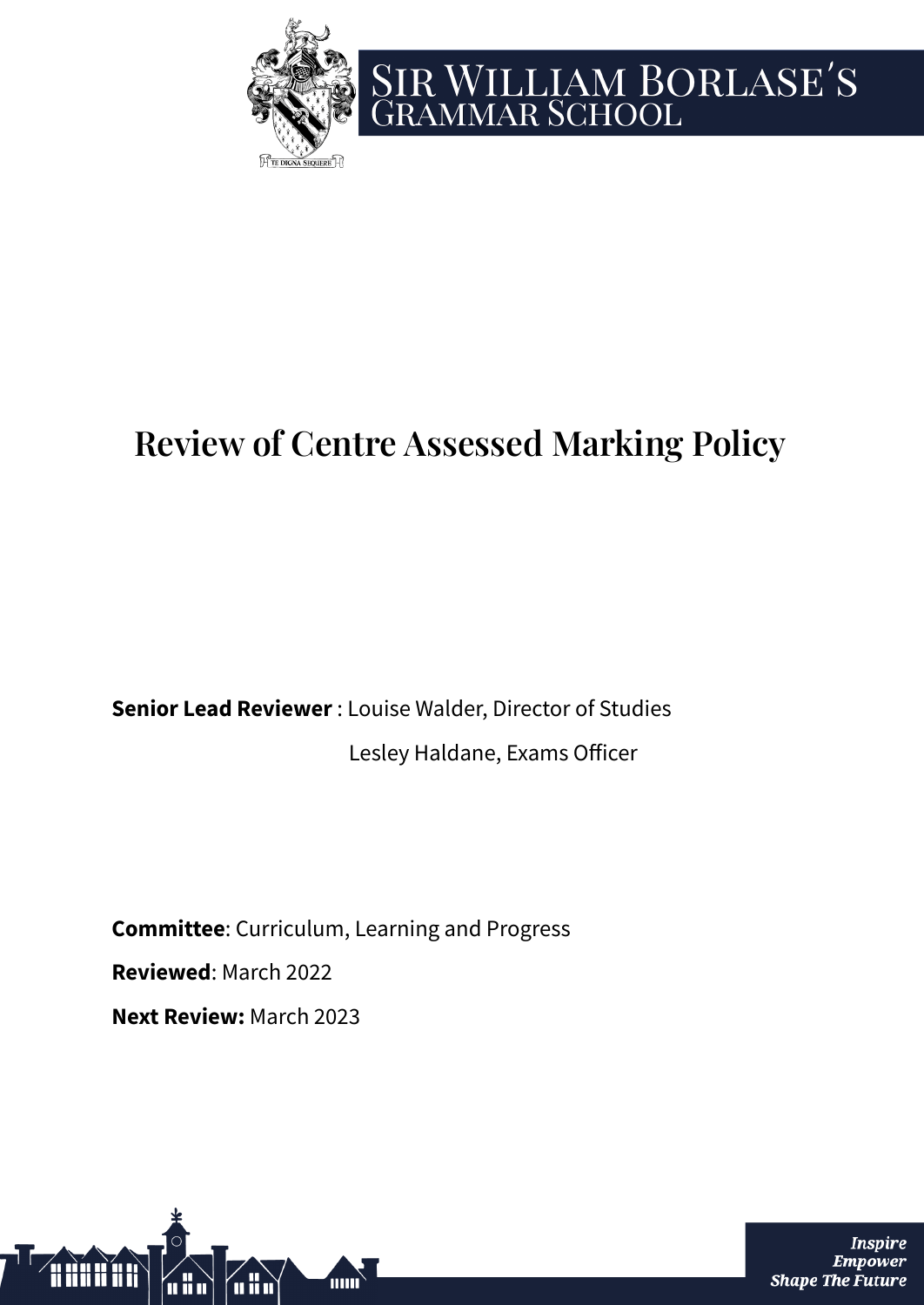## **Context**

The policy applies to GCSE and A level controlled assessments and coursework that will be internally assessed, with marks given to exam boards and used in the calculation of final GCSE and A level awards.

In conducting examinations schools are required to adhere to the Joint Council for Qualifications (JCQ) General Regulations. The 2021/2022 regulations state that schools must inform candidates of their centre assessed marks as students will be allowed to request a review of the marking before marks are submitted to the awarding body.

Sir William Borlase's Grammar School is working with local grammar schools to implement the new requirement and to formalise arrangements for conducting independent reviews. The policy explains how Sir William Borlase's Grammar School will work collaboratively to ensure reviews are conducted fairly by an assessor who has appropriate competence, has had no previous involvement in the assessment of that candidate and has no personal interest in the outcome of the review.

The review is to check the application of the mark scheme and marking procedure were followed correctly. It is not a remark. As with appeals to exam boards for written papers, marks will only be changed where the original mark could not reasonably have been given or where markers have exercised their academic judgement in an unreasonable way. It is important to stress that marks may go down as well as up or stay the same under review. If a mark goes down, there is no further appeal that can be made before marks are submitted to the exam boards.

When marks are submitted to exam boards they are subject to the usual exam board moderation. Exam boards have the right to alter marks at moderation and the school cannot influence the final decision of the exam board. Post-exam appeal services for written elements of a subject are still available via exam boards and information regarding this is available from our Exams Officer.

# **General principles**

Sir William Borlase's Grammar School is committed to ensuring that candidates' work is marked fairly, consistently and in accordance with the awarding body's specification and marking guidance.

Candidates' work will always be marked by teachers who have the appropriate knowledge, understanding and skill to mark in this fashion. Sir William Borlase's Grammar School is committed to ensuring that work produced by candidates is authenticated in line with the requirements of the awarding body. Where there is more than one subject specialist teacher involved in marking candidates' work, internal moderation and standardisation will ensure consistency of marking.

Sir William Borlase's Grammar School will ensure that candidates are informed of their centre assessed marks so that they can request a review of the centre's marking before marks are submitted to the awarding body. On request, the school will direct students to copies of materials to assist them in considering whether to request a review of the centre's marking of the

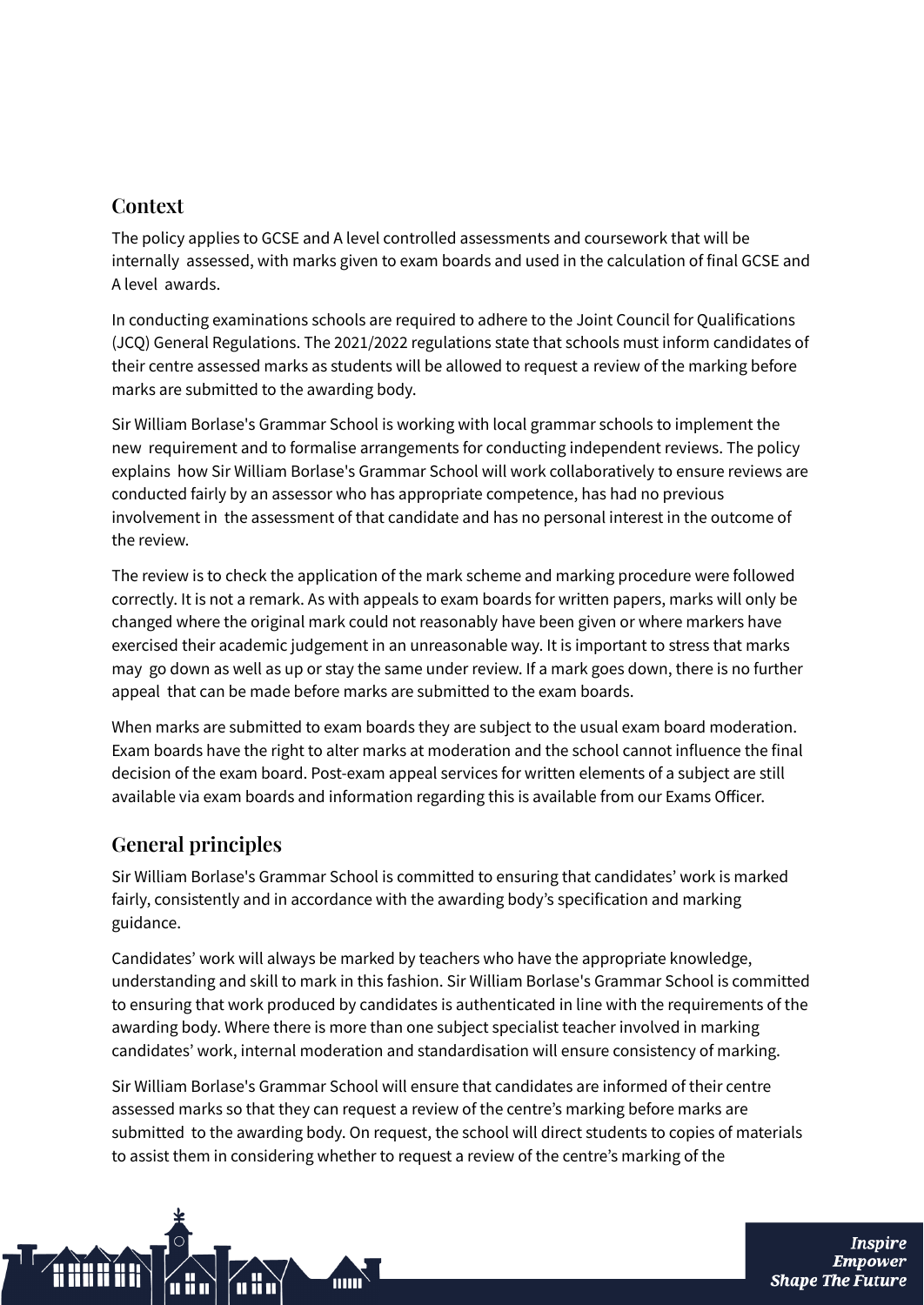assessment. This review checks that there was an accurate application of the mark scheme; it is not a 're-mark' of the work.

Candidates will have a suitable period of time prior to the submission deadline for marks to the exam boards to review copies of materials to allow them to decide whether to request a review of the assessment mark. Requests for reviews of marking must be made using the 'Request for Review of Centre Assessed Marking' form and handed to the Exams Officer before 3.30pm on the relevant deadline day.

Sir William Borlase's Grammar School will allow sufficient time for the review to be carried out, to make any necessary changes to marks and to inform the candidate of the outcome, all before the awarding body's deadline.

Sir William Borlase's Grammar School will ensure that the review of marking is carried out by an assessor who has appropriate competence, has had no previous involvement in the assessment of that candidate and has no personal interest in the review. The assessor will in the vast majority of cases be an appropriate subject specialist from another local grammar school. Marking review requests made by pupils at Sir William Borlase's Grammar School will be carried out by subject specialists at Beaconsfield High School, John Hampden Grammar School, Wycombe High School, Burnham Grammar School or The Royal Grammar School, High Wycombe to ensure the review is carried out independently and fairly.

Sir William Borlase's Grammar School will request that the reviewer ensures that the candidate's mark is consistent with a reasonable interpretation of the awarding body's mark scheme. The candidate will be informed in writing of the outcome of the review of the centre's marking.

Sir William Borlase's Grammar will record the outcome of the review of the centre's marking and it will be made known to the Headteacher. A written record will be kept and made available to the awarding body upon request. Should the review of the centre's marking bring any irregularity in procedures to light, the awarding body will be informed immediately.

After candidates' work has been internally assessed, it is moderated by the awarding body to ensure consistency in marking between centres. The moderation process may lead to changes in the marks awarded. This process is outside the control of Sir William Borlase's Grammar School and is not covered by this procedure.

# **Timescales**

**PE**

| Final deadline for students to be notified of centre-marked assessment marks: 14 March 2022 |               |
|---------------------------------------------------------------------------------------------|---------------|
| Deadline for request of review of centre-marked assessment marks:                           | 16 March 2022 |
| Deadline for completion of reviews:                                                         | 22 March 2022 |



**Inspire** Empower **Shape The Future**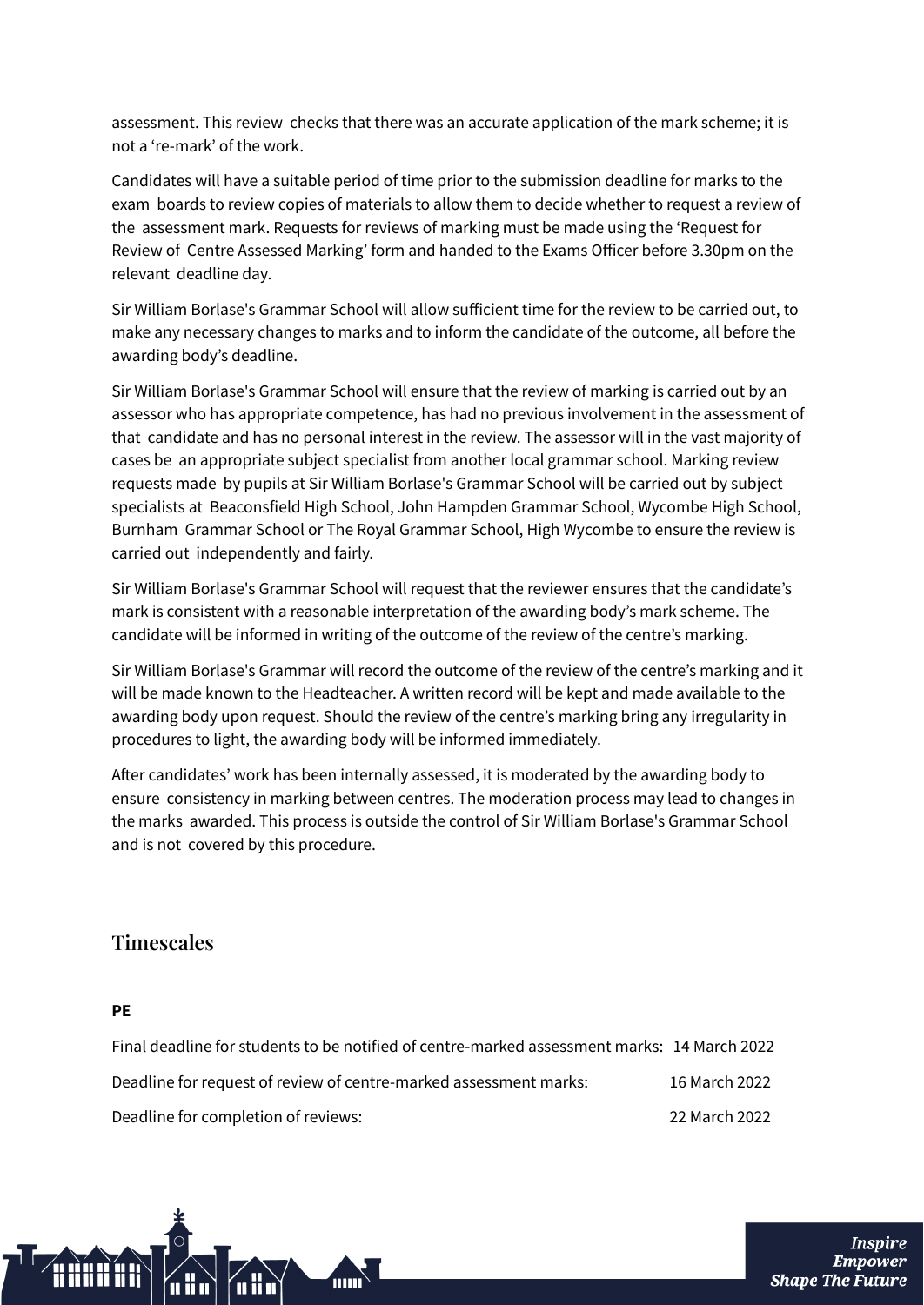#### **Drama GCSE Component 1**

| Final deadline for students to be notified of centre-marked assessment marks: 22 March 2022 |               |
|---------------------------------------------------------------------------------------------|---------------|
| Deadline for request of review of centre-marked assessment marks:                           | 24 March 2022 |
| Deadline for completion of reviews:                                                         | 28 March 2022 |

#### **HPQ, English Language spoken endorsement**

| Final deadline for students to be notified of centre-marked assessment marks: 8 April 2022 |               |
|--------------------------------------------------------------------------------------------|---------------|
| Deadline for request of review of centre-marked assessment marks:                          | 26 April 2022 |
| Deadline for completion of reviews:                                                        | 4 May 2022    |

#### **Drama GCSE Component 2**

| Final deadline for students to be notified of centre-marked assessment marks: 25 April 2022 |               |
|---------------------------------------------------------------------------------------------|---------------|
| Deadline for request of review of centre-marked assessment marks:                           | 27 April 2022 |
| Deadline for completion of reviews:                                                         | 29 April 2022 |

### **Subjects being examined at GCSE by AQA [Music, Dance, DT]**

TITULI

 $\sqrt{2}$ ii n $\sqrt{2}$ 

70<br>111

| Final deadline for students to be notified of centre-marked assessment marks: 27 April 2022 |               |
|---------------------------------------------------------------------------------------------|---------------|
| Deadline for request of review of centre-marked assessment marks:                           | 29 April 2022 |
| Deadline for completion of reviews:                                                         | 4 May 2022    |

#### **All other Subjects, all boards**

î di di d

| Final deadline for students to be notified of centre-marked assessment marks: 27 April 2022 |               |
|---------------------------------------------------------------------------------------------|---------------|
| Deadline for request of review of centre-marked assessment marks:                           | 29 April 2022 |
| Deadline for completion of reviews:                                                         | 7 May 2022    |